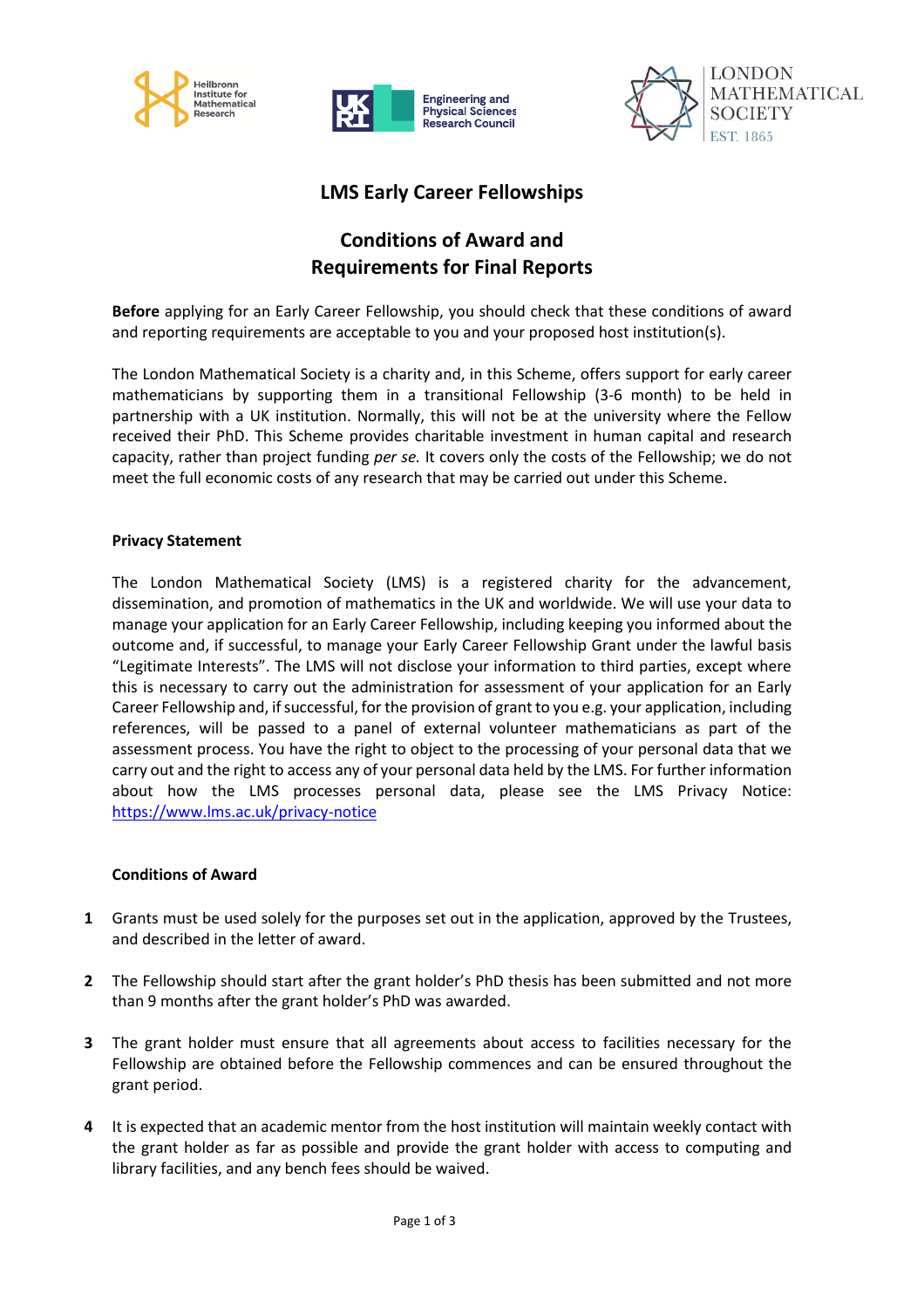





- **5** Any additional financial support for the Fellowship obtained from other sources must be made known to the London Mathematical Society as soon as possible.
- **6** Grant holders will be permitted to teach for up to three hours per week during the course of their Fellowship. Otherwise they are expected to spend their working time on study and research.
- **7** LMS Early Career Fellowships are not intended to be used as grants to undertake research at one institution while the Fellow is also employed at another institution.
- **8** In the event of the Fellow taking up full-time employment before the Fellowship period ends, the Fellowship will terminate, and the balance of the grant should be returned to the Society.

### *Changes in course of project*

- **9** The London Mathematical Society should be informed immediately if the grant holder is unable to take up the grant or to complete the Fellowship for any reason.
- **10** The London Mathematical Society reserves the right to terminate an award if the grant holder is in breach of any of the conditions of award or becomes unable to pursue the work funded by the grant.

#### *Grant payments*

- **11** Grants will be paid by bank transfer to the grant holder and this is normally done in one full payment.
- **12** The Early Career Fellowships are grants to support the costs of a Fellowship in partnership with a UK institution and are not intended to be considered as employment.

*Intellectual property, copyright, and acknowledgement of the London Mathematical Society*

- **13** Should any publications arise from research undertaken during the Fellowship, Grant holders are expected to publish results of any research in the normal way and to send a copy to the London Mathematical Society.
- **14** The Society's support for the Fellowship should be acknowledged wherever appropriate.